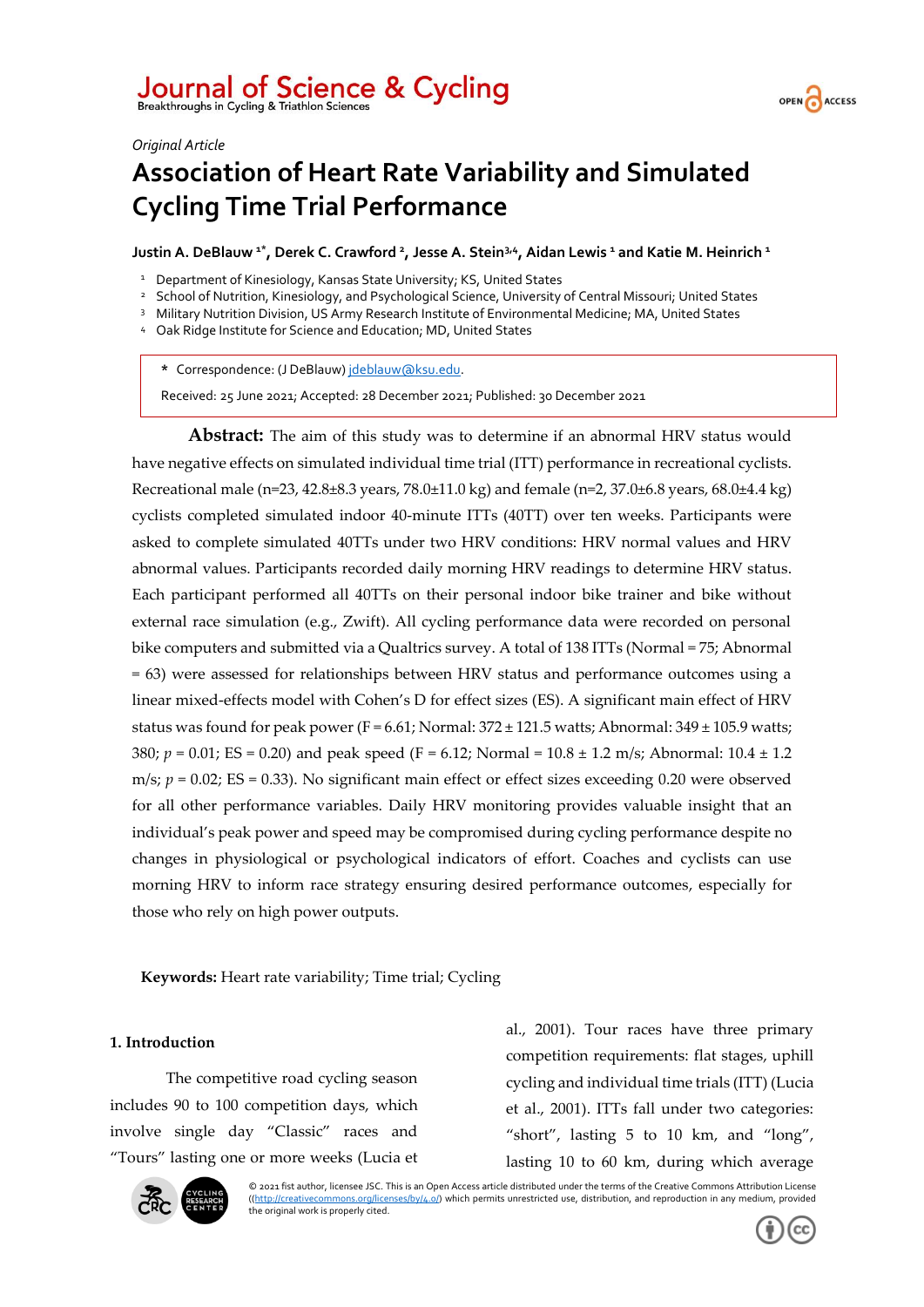power reaches 350W and workloads around 90% of maximal aerobic capacity (Atkinson et al., 2003; Lucia et al., 1999; Padilla et al., 2000). The high physiological demands placed on cyclists' during ITT make it one of the most physically demanding events in competitive endurance sports (Lucia et al., 2001, 2003).

Maintaining peak physical capacity across the competitive cycling season is essential, and regular monitoring of individual responses to the competitive demands would provide valuable insight into the athlete's ability to perform. Heart rate variability (HRV) is a popular noninvasive tool for daily monitoring within endurance athletes (Makivic et al., 2013; Plews, Laursen, Kilding, et al., 2013). HRV is a surrogate index of the autonomic nervous system via the modulation of parasympathetic activity (Camm et al., 1996). Cardiac autonomic regulation is assessed via HRV by measuring time intervals between successive R-R intervals of heart beats, where an increase or decrease R-R interval duration reflects altered autonomic activity (Makivic et al., 2013). To appropriate changes in HRV, it is recommended that daily readings are averaged over a rolling seven-day period with calculated individual smallest worthwhile change windows (SWC), ±0.5 standard deviation) (Kiviniemi et al., 2010; Plews, Laursen, Kilding, et al., 2013; Vesterinen et al., 2016). Daily HRVs outside of the SWC window are a reliable measure to determine meaningful changes in physiological status or psychological states induced by training or daily stressors (Crawford et al., 2020; Plews et al., 2012). Thus, HRV reflects the individual responses to stress that can provide insight as to when an athlete may require rest or attenuated training loads to optimize athletic performance.

Currently, regular monitoring of HRV has shown promise for the prescription of training intensity/load for cycling and running (Javaloyes et al., 2019; Kiviniemi et al., 2010; Vesterinen et al., 2016). However, the effects of HRV on same day competitive cycling performance is unclear. Le Meur et al (2013) observed a positive relationship with swim performance and the high frequency (HF) domain of HRV, representing parasympathetic activity, while a negative relationship occurred with swim performance and the low frequency (LF) domain of HRV, which is influenced by both parasympathetic and sympathetic activity. Alternatively, Coates et al (2018) found that same day HRV measures were insufficient in predicting alterations to incremental cycling performance. Therefore, the purpose of this investigation was to determine the effects of individual HRV status on performance metrics of ITTs. We hypothesize that a HRV status which falls outside an individual's SWC window on the day of an ITT will result in impaired cycling performance metrics (i.e., total distance, peak and average speed, and peak and average power) compared to days in which HRV status is deemed "normal".

#### **2. Materials and Methods**

Subjects — Twenty-five trained to welltrained cyclists as determined by frequency and duration of training (23 men, 2 women) were recruited for this study (Jeukendrup et al., 2000). All participants performed at least three 60-minute rides per week for at least one year prior to enrollment. Participant inclusion criteria included: ownership of heart rate monitor, a road bicycle, indoor bike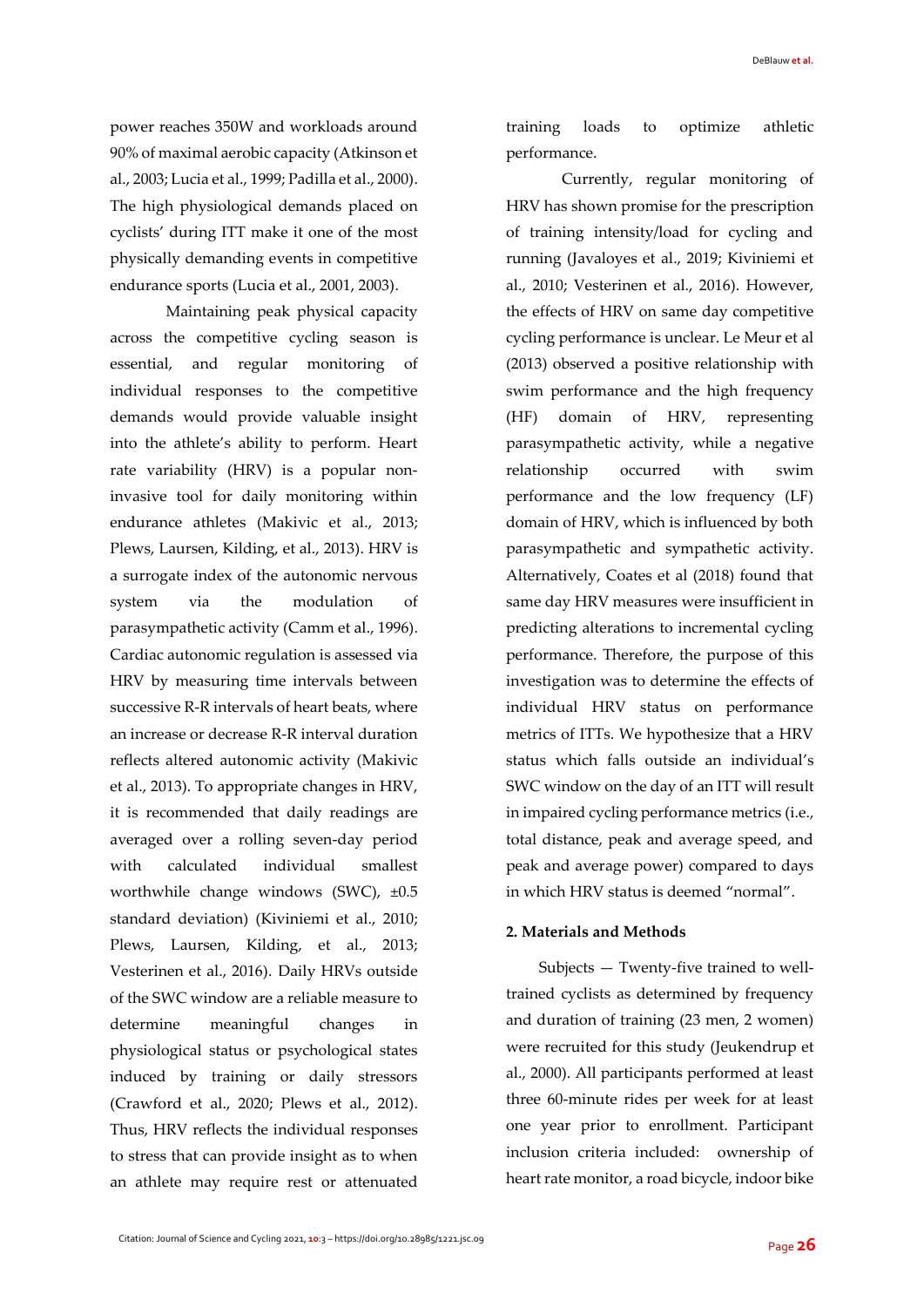trainer (wheel-on or direct drive train), and a bike computer or smartphone application capable of recording the study performance metrics. Exclusion criteria included: a physical condition or medication which may contraindicate vigorous physical or artificially regulate heart rhythms (i.e., beta blockers). Participant characteristics are presented in Table 1. This study was performed in accordance with the Declaration of Helsinki and was approved by

|                  | Age            | Mass            |
|------------------|----------------|-----------------|
|                  | (years)        | (kg)            |
| Male $(n = 23)$  | $42.8 \pm 8.3$ | $78.0 \pm 11.0$ |
| Female $(n = 2)$ | $37.0 \pm 6.8$ | $68.0 + 4.4$    |
| Combined         | $42.4 + 8.17$  | $77.5 \pm 10.6$ |

the Kansas State University Institutional Review Board (#10217). All participants provided informed consent prior to study commencement.

Design— This study used a 12 week quasi-experimental repeated-measures design to test the effects of HRV status on simulated 40-minute ITT (40TT) performance metrics (e.g., distance; speed, and power). Participants were recruited from around the world via social media marketing (e.g., Facebook, Instagram). Once participants were screened and enrolled, they completed 14 days of resting HRV measurements, in order to establish individual SWC windows. After individual SWC windows were established, participants continued recording morning HRV readings and began performing the simulated 40TTs. Participants were asked to perform a total of six 40TTs: three trials after a normal HRV status measure and three trials after an abnormal

HRV status measure as determined by the HRV4Training application. At least 48 hours separated each 40TTs. Upon completion of each 40TT, participants submitted performance metrics to the research team. Throughout the study participants were asked to not alter training or start a new training regimen.

Heart rate variability (HRV) – Morning HRV was measured daily throughout the study. All participants were instructed to measure their pulse-rate intervals upon waking and after emptying their urinary bladder. HRV was measured in a supine position for 1-minute; participants were instructed to lie still and not perform any further activity once the recording was started (Plews et al., 2017). The HRV measurements were captured with the commercially available smartphone application HRV4Training **(**https://www.hrv4training.com/). The HRV4Training software uses photoplethysmography to determine the variability in successive R-R intervals during continuous heart rate data (Plews et al., 2017). The HRV4Training application has a built-in methodology for signal filtering, processing, interpolation, artifact correction, and R-R peak detection which can be found in the reference for the application development (Plews et al., 2017). For day-to-day monitoring of individual recovery (i.e., sympathovagal balance) HRV was measured as the root mean squared of successive differences (RMSSD) and due to its lack of normality was transformed using the natural logarithm (LnRMSSD). Then, LnRMSSD was multiplied by two so that LnRMSSD could be viewed on a scale of approximately one to ten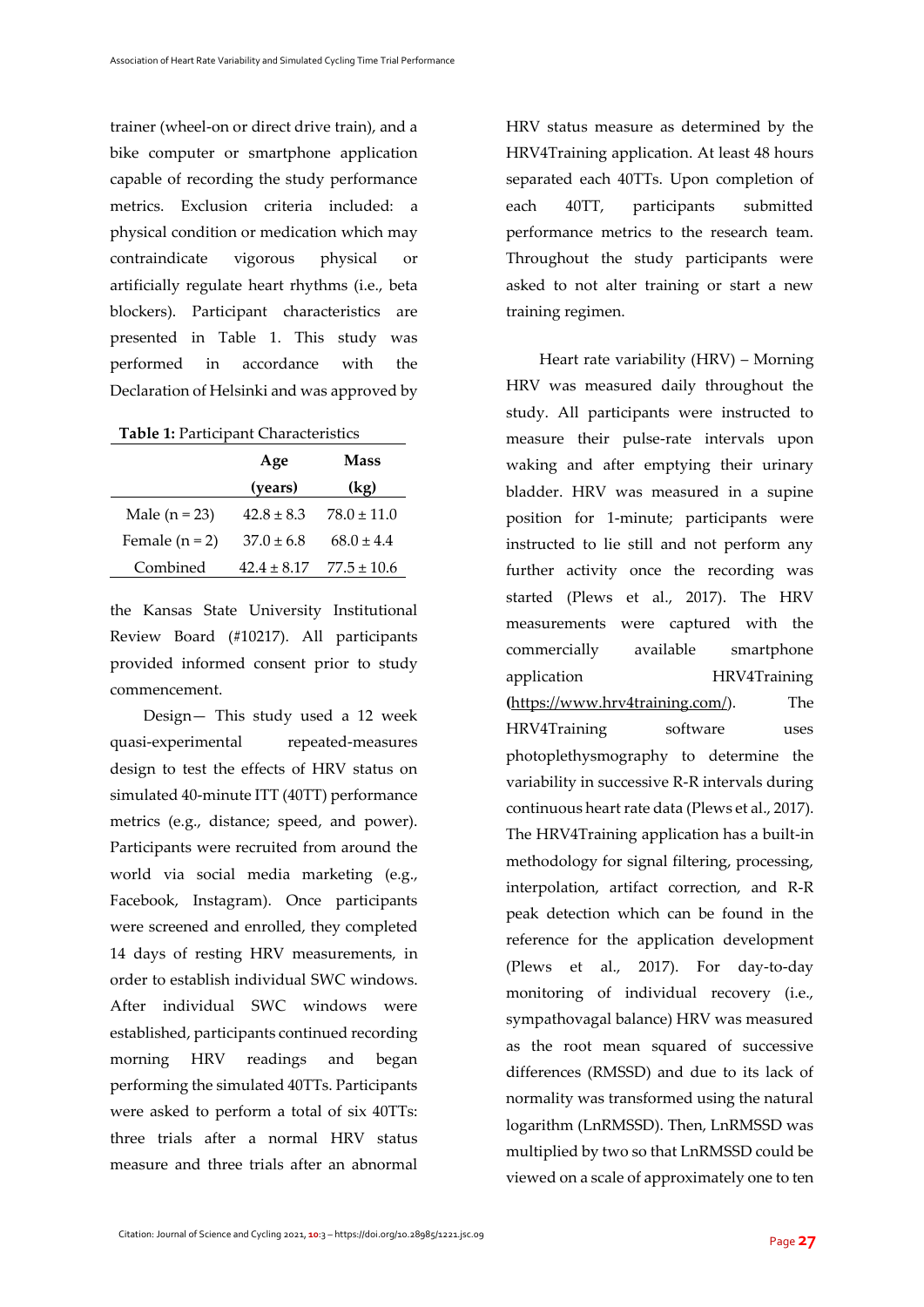for ease of participant interpretation (Williams et al., 2017). A rolling average of an individual's HRV was calculated and used throughout the

peak heart rate (HR), average and peak speed and total distance were recorded for each 40TT via cycling computer or application

| study<br>to                                                                                                 | Table A1. Descriptives of equipment used by participants                                                                                        |                                              |                                                                            |                                                                                                        |
|-------------------------------------------------------------------------------------------------------------|-------------------------------------------------------------------------------------------------------------------------------------------------|----------------------------------------------|----------------------------------------------------------------------------|--------------------------------------------------------------------------------------------------------|
| determine                                                                                                   | Indoor Bike Trainer                                                                                                                             | <b>Bike Computer</b>                         | Heart Rate                                                                 | Speed or Watt                                                                                          |
| changes in vagal                                                                                            | Brand                                                                                                                                           | Brand                                        | Monitor Brand                                                              | Sensor Brand                                                                                           |
| activity as it is<br>reliable<br>more<br>than<br>measure<br>single<br>day<br>values.<br>(Plews,<br>Laursen, | Wahoo (11), Elite (5),<br>Tacx $(2)$ , Saris $(1)$ ,<br>Jetblack (1),<br>Computrainer (1),<br>CycleOps (1), Real<br>axiom $(1)$ , Kinetic $(1)$ | Garmin (19),<br>Wahoo $(5)$ ,<br>Samsung (1) | Garmin (15),<br>Wahoo $(6)$ ,<br>Decathlon (2),<br>Polar (1), Sigma<br>(1) | Garmin Vector<br>$(6)$ , Wahoo $(5)$ ,<br>Assioma (4), 4iiii<br>$(3)$ , Stages $(2)$ ,<br>Magene $(1)$ |

Stanley, et al.,

2013). The HRV4Training application calculates individual SWC windows based on seven-day rolling average HRV. A day of HRV reading outside of the individual SWC was deemed as an abnormal HRV, while an HRV within the individual SWC was deemed as a normal HRV.

40-minute simulated individual time trial (40TT) – Cyclists performed six 40 minute all-out ITTs indoors on their own bike and cycling trainer without the use of virtual cycling programs (i.e., Zwift, Rouvy). Participants were asked to record environmental conditions (i.e., temperature, humidity), and were asked to keep them consistent on each 40TT. During all 40TTs, participants were instructed to wear a heart monitoring device (e.g., Polar, Garmin). Participants performed a 10-minute warmup at a constant work rate of 50 watts prior to each 40TT. Participants immediately initiated the 40TT after the warm-up and were allowed to change their gear ratio and pedal frequency and drink water ad libitum. Each 40TT was followed by a 10-minute cooldown. Average and peak power, average and (e.g., Polar, Garmin, Strava and Wahoo). Descriptive information for the equipment used by the participants is provided in Table A1.

Additionally, participants recorded their rate of perceived exertion (RPE) upon completion of the 40TT. All data was submitted to the research team via a Qualtrics (Provo, UT) survey.

Statistical Analysis— Data were analyzed using the R statistical computing environment and language (R Core Team, 2020) via the Jamovi graphical user interface (The Jamovi Project, 2020). Descriptive statistics were calculated, and all dependent variable data were checked for normality prior to inference testing. Relationships between the fixed effect (i.e., HRV status) and performance outcomes (i.e., average and peak HR, average and peak power, average and peak speed, RPE, and distance) data were assessed using linear mixed-effects models via the *GAMLj: General analysis for linear models* Jamovi module (Gallucci, 2019). Individual participants identifiers were input as the random factors within these models and a correlation matrix was used to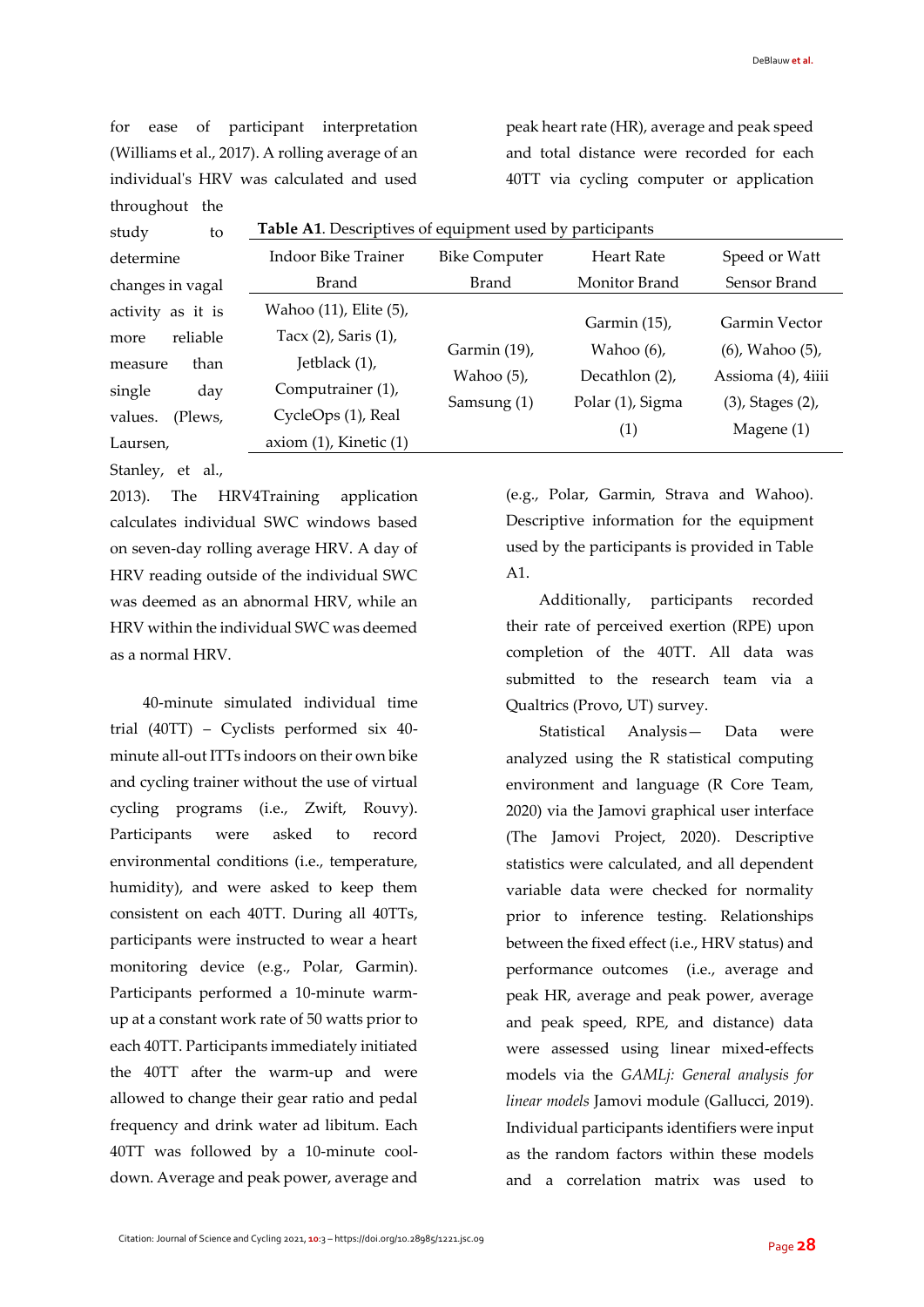determine covariates. When appropriate, covariates used for each respective performance outcome are noted below. Age was included as a covariate for peak speed, peak power, and RPE. Weight was included as a covariate for average power. Age and weight were included as covariates for max HR and average HR. An alpha level of 0.05 was used for all statistical inferences and post hoc comparisons were adjusted using the Bonferroni correction. Cohen's D was used to estimate observed effect sizes (ES) between HRV statuses. ESs were classified as small (0.2), medium (0.5), and large (0.8) (Cohen, 1988). Individual SWC windows were calculated for performance metrics during normal HRV 40TTs. Performance metrics during abnormal HRV 40TTs were compared against individual SWC windows to determine whether individual performance was altered beyond day-to-day variability. All data are reported as mean ± standard deviation.

#### **3. Results**

A total of 138 ITTs were analyzed (Normal: 75; Abnormal: 63). Of the 138 HRV readings associated with the ITTs 3 had poor readings, 14 had readings and 121 had optimal readings. Differences in peak power and peak speed are shown in Figure 1.

A significant main effect of HRV status was observed for peak power ( $F = 6.61$ ; Normal: 372 ± 121.5 watts; 95% CI = 341, 403; Abnormal: 349 ± 105.9 watts; 95% CI = 318, 380;  $p = 0.01$ ; ES = 0.20) and peak speed (F = 6.12; Normal =  $10.8 \pm 1.2$  m/s; 95% CI = 10.1, 11.5; Abnormal: 10.4 ± 1.2 m/s; 95% CI = 9.7, 11.1;  $p = 0.02$ ; ES = 0.33). No significant main effects were observed for total distance (F = 1.95; Normal =  $22.2 \pm 2.79$  km; 95% CI = 20.3, Figure 1. Comparison of performance outcomes; peak watts and peak speed.



24.0; Abnormal: 21.7 ± 2.95 km; 95% CI = 20.0, 23.7;  $p = 0.17$ ; ES = 0.17), average speed (F =  $0.74$ ; Normal =  $6.2 \pm 0.49$  m/s;  $95\%$  CI =  $5.6$ ,  $6.7$ ; Abnormal: 6.0 ± 0.49 m/s; 95% CI = 5.6, 6.6; *p*  $= .39$ ; ES = 0.05), average power (F = 0.59; Normal = 236 ± 45.58 W; 95% CI = 220, 252; Abnormal: 234 ± 36.83 W; 95% CI = 218, 250;  $p = 0.45$ , ES = 0.05), peak HR (F = 0.07; Normal = 171 ± 17.59 bpm; 95% CI = 167, 176; Abnormal: 171 ± 15.13 bpm; 95% CI = 167, 176; *p* = 0.79, ES = 0.00), average HR (F = 0.05; Normal = 155 ± 17.13 bpm; 95% CI = 150, 161; Abnormal: 156 ± 17.13 bpm; 95% CI = 151, 161;  $p = 0.83$ , ES = 0.06) and RPE (F = 0.05; Normal = 8.97 ± 1.24; 95% CI = 7.59, 8.56; Abnormal: 8.05 ± 1.24; 95% CI = 7.56, 8.54; *p*  $= 0.83$ , ES  $= 0.02$ ). Table 2. displays the number of individuals with an altered 40TT performance when HRV was abnormal. 40TTs with an abnormal HRV resulted in altered peak watts for 70% of participants,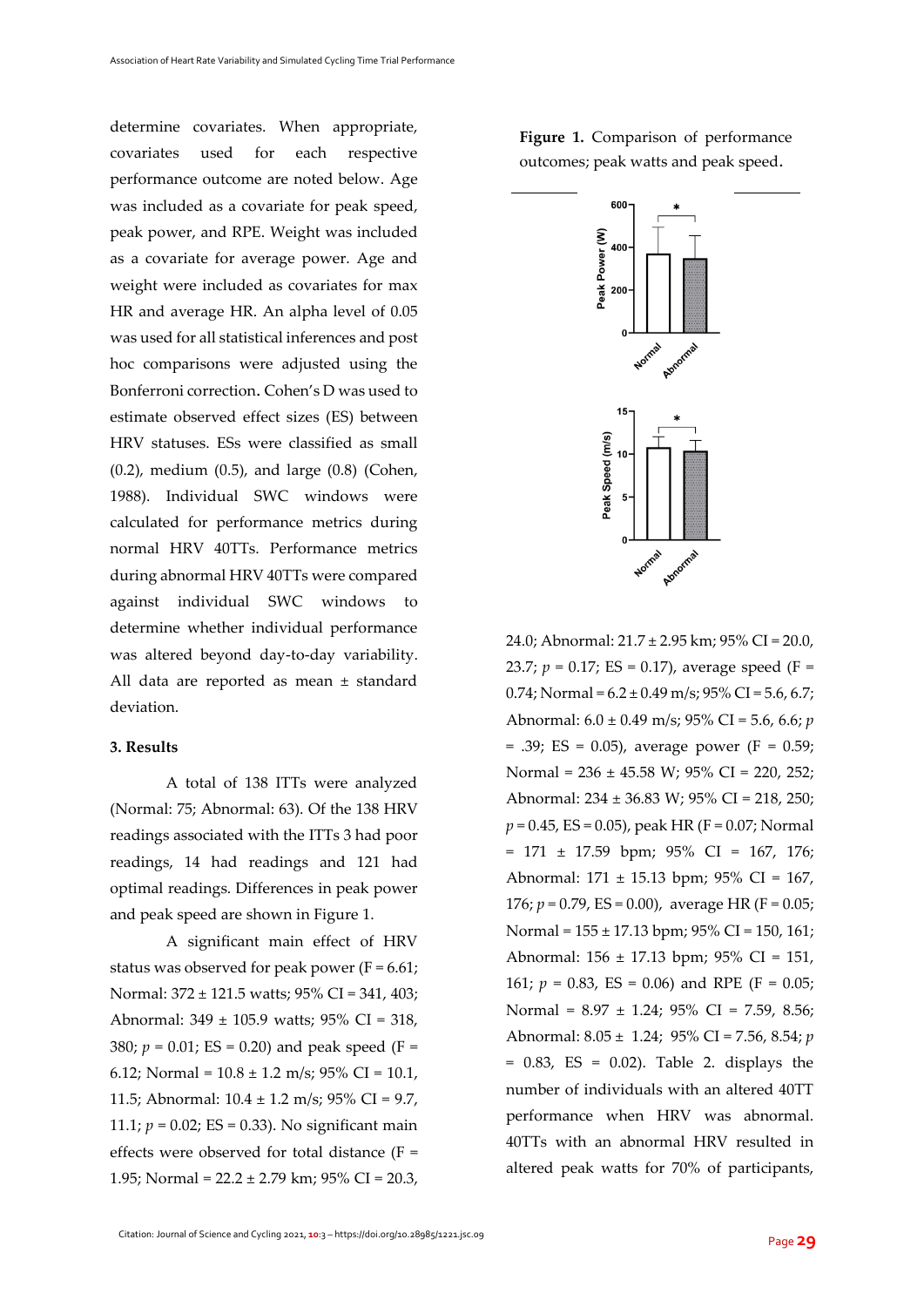peak speed for 55% of participants, and average speed for 58% of participants.

**Table 2.** Individuals with a performance outside of their SWC window when HRV was altered.

| Performance Metric  | Individuals affected |  |
|---------------------|----------------------|--|
| Total Distance (km) | 8/22(36%)            |  |
| Peak speed (m/s)    | 12/22 (55%)          |  |
| Average speed (m/s) | 7/22(32%)            |  |
| Peak watts (W)      | 14/20 (70%)          |  |
| Average watts (W)   | 11/19 (58%)          |  |

Figure A1 displays a representation of the longitudinal monitoring of heart rate variability throughout the study and 40TT test days for a single study participant. An example of within subject

performance differences is displayed in Table A2.

#### **4. Discussion**

The purpose of this investigation was to determine the effects of HRV status on physiologic and performance metrics of simulated

40TTs in trained to welltrained cyclists. As a result of our findings, we reject our hypothesis that HRV would be related today of performance. Importantly, we show that day of HRV readings do not significantly influence performance metrics of an ITTs in trained cyclists. Additionally, we demonstrated that no

effects were observed on physiological (i.e., HR) or psychological (i.e., RPE) indicators of effort during ITTs. However, we did observe that when an abnormal HRV status occurred an individual's ability to produce peak power and peak speed was reduced potentially decreasing/impairing distance covered during a simulated ITT.

To the best of our knowledge, this is the first study to investigate the effects of same day HRV status on simulated cycling performance without a training intervention.

**Figure A1**. Representation of the longitudinal monitoring of heart rate variability throughout the study and 40TT test days for a single study participant.



| Table A2. Within subject performance differences |  |  |
|--------------------------------------------------|--|--|
|--------------------------------------------------|--|--|

| <b>Performance Metric</b>       | <b>Within normal HRV</b> | <b>Outside Normal HRV</b> |
|---------------------------------|--------------------------|---------------------------|
| Total Distance (km)             | $20.39 \pm 0.18$         | $20.22 \pm 0.29$          |
| Peak heart rate (bpm)           | $175.00 \pm 2.00$        | $175.67 \pm 1.11$         |
| Average heart rate<br>(bpm)     | $166.00 \pm 0.00$        | $167.00 \pm 0.67$         |
| Rating of perceived<br>exertion | 10                       | 10                        |
| Peak speed (m/s)                | $8.88 \pm 0.05$          | $8.87 \pm 0.07$           |
| Average speed (m/s)             | $8.49 \pm 0.06$          | $8.43 \pm 0.14$           |
| Peak watts (W)                  | $258.00 \pm 16.00$       | $250.33 \pm 5.78$         |
| Average watts (W)               | $187.00 \pm 3.33$        | $182.67 \pm 6.44$         |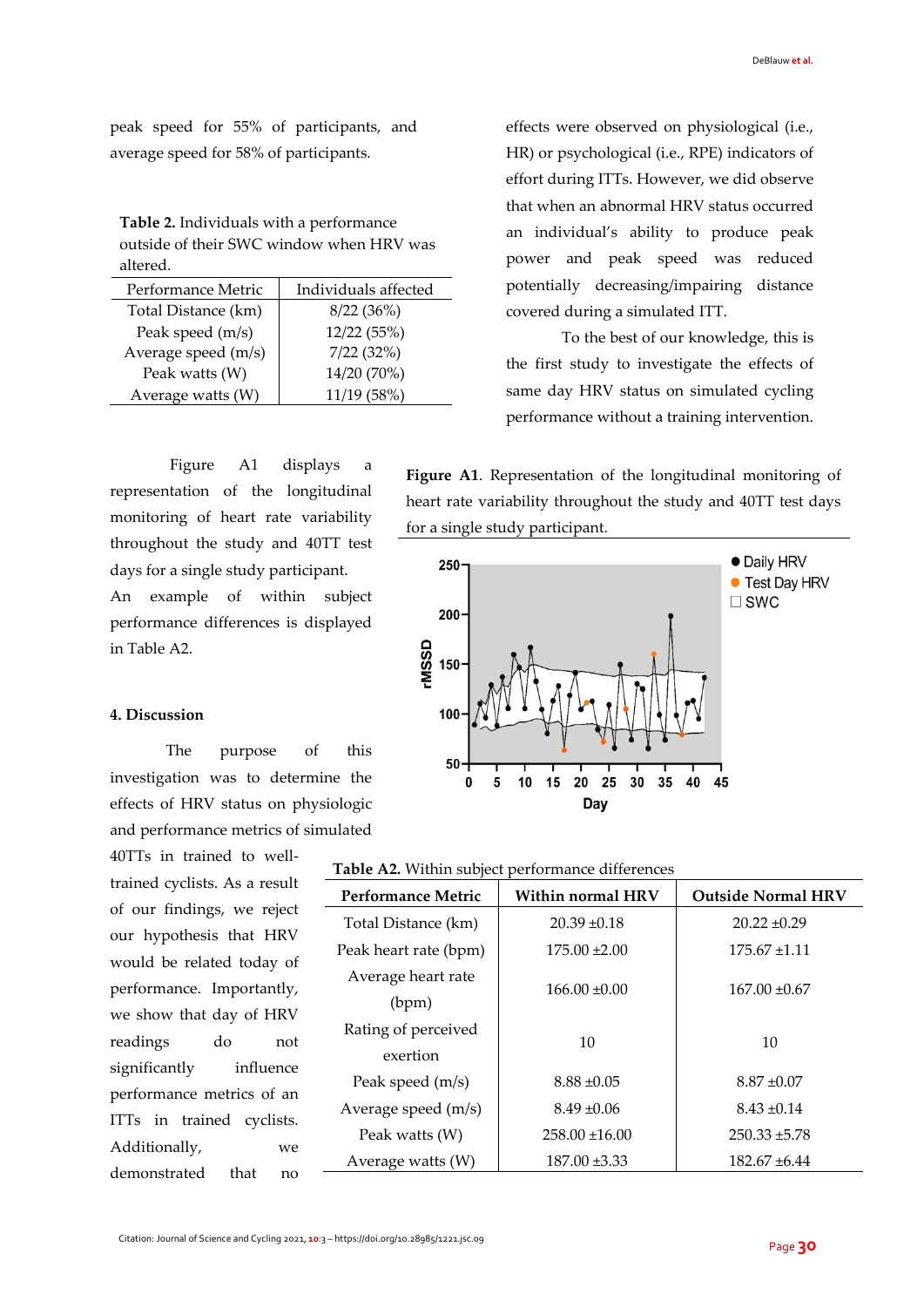Our findings corroborate those of Coates et al. (2018) in which same day resting HRV were insufficient in predicting alterations in objective measures of performance during incremental cycling tests. Additionally, the lack differences in RPE between normal and abnormal HRV status during the 40TT, similar to reports of female cyclists competing on the Tour de France circuit (Barrero et al., 2019). Collectively, these findings further support the notion that temporary shifts in ANS activity do not play a significant role in performance capacity and should not be used as a predictor of performance. Instead, HRV should be tracked longitudinally to assess the ability of individual to adapt to training stress (Altini et al., 2020; Boullosa et al., 2021; Flatt & Esco, 2016).

Interestingly, we did observe significant differences in peak power and peak speed when a day of HRV status was abnormal. Previously, it has been shown that increases in high frequency spectral component of HRV, reflecting parasympathetic activity, has been associated with superior performance outcomes in swimmers (Atlaoui et al., 2007; Chalencon et al., 2012). Additionally, increases LnRMSSD is related to maximal aerobic running speed during both 10 km (Buchheit et al., 2010), and 21 km performances (Boullosa et al., 2021). However, with our participants the changes in peak power and peak speed were observed during increases and decreases in HRV. We would speculate that our observed differences are due to individual changes in 40TT strategy and not HRV status.

A key strength of this study is the high external validity. This was one of the first studies to directly compare HRV and same day performance for participants training and performing in free-living conditions. Thus, our study is the first to reflect the current state of remote/distance coaching of athletes. Additionally, participants completed multiple simulated 40TTs within each HRV condition. This study presents three main limitations. First, we were unable to control each participant's training load and prescription. Second, as we were not able to predict when an HRV would fall outside a SWC, we could not standardize the time between 40TTs, nor the time of day that each 40TT was performed. Finally, with all 40TTs being performed remotely, we were unable to perform additional measurements that would provide insights into any mechanistic changes occurring during the 40TTs.

This study demonstrated two important findings. First, an abnormal HRV status did not significantly alter performance during simulated 40TT performances. Second, intra-performance markers of physiological and psychological intensity were not influenced by acute changes in HRV. Future research with increased internal validity control and additional preperformance metrics are required to better predict changes in simulated performance. Additionally, future research should aim to include a larger portion of females to reflect the recreational cycling community as a whole.

### 5. Practical Applications.

Coaches and sports scientists who aim to optimize cycling performance need to gain insight into the athlete's physical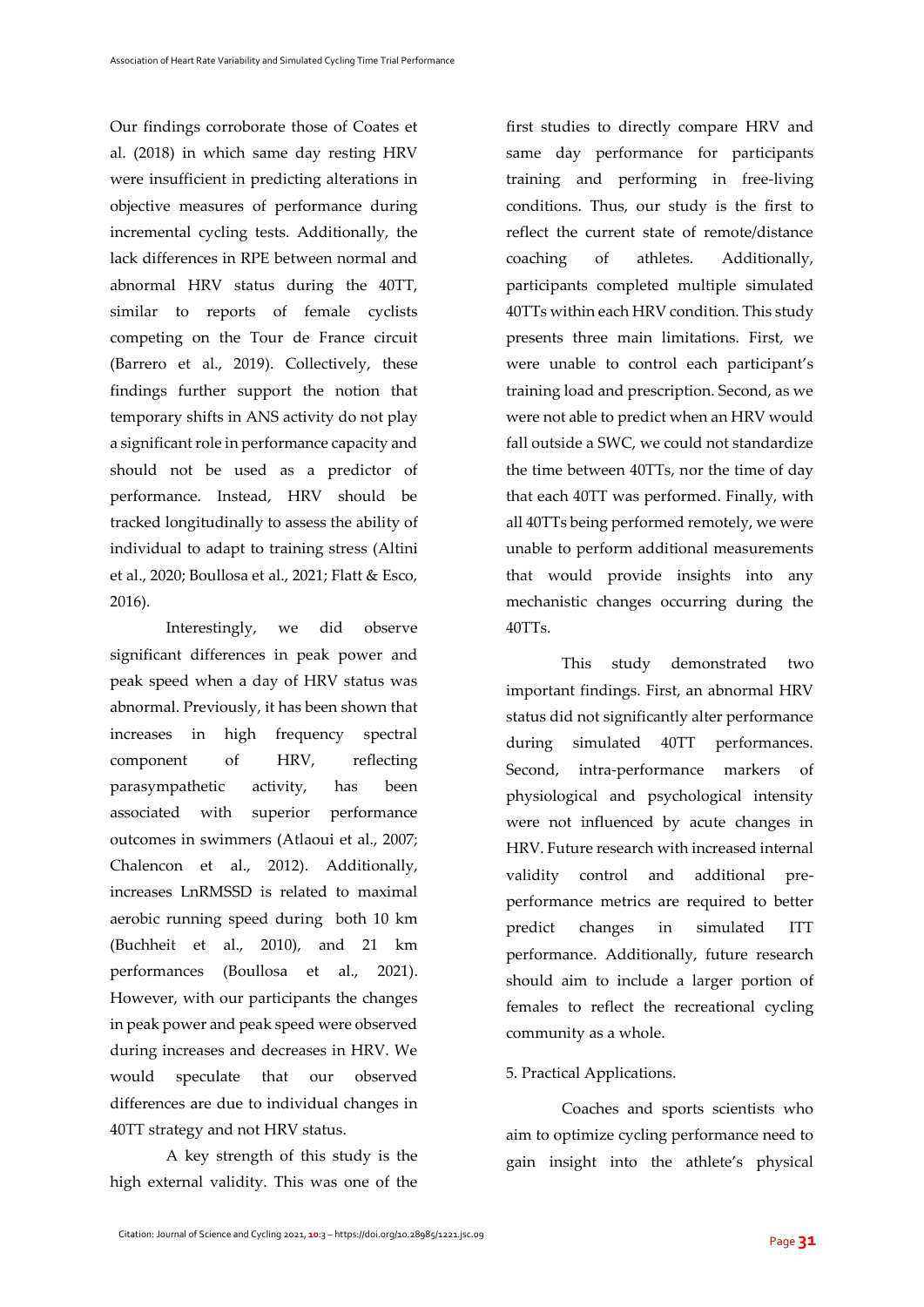capacity on race day. Daily monitoring of HRV seems to provide valuable information regarding whether an individual's peak power and speed may be compromised the day of a critical ITT performance. However, average cycling performance does not appear to be compromised with an acutely altered HRV status. Coaches and cyclists may choose to use morning HRV to inform race strategy (i.e., domestique selection). Additionally, power-based cycling events (e.g., criterium and track cyclists) may experience greater performance changes due to altered HRV compared to their endurance-based counterparts.

**Funding:** This research was funded by Kansas State University College of Health and Human Sciences Doctoral Dissertation Grant as well as the Kansas State University Arts, Humanities & Social Sciences Small Grant Program.

**Conflicts of Interest:** The authors declare no conflict of interest. The funders had no role in the design of the study; in the collection, analyses, or interpretation of data; in the writing of the manuscript, or in the decision to publish the results.

#### **References**

- 1. Altini, M., Berk, S., & Janssen, T. W. J. (2020). Heart rate variability during the first week of an altitude training camp Heart rate variability during the first week of an altitude training camp is representative of individual training adaptation at the end of the camp in elite triathletes. *November, 1–4.*
- 2. Atkinson, G., Davison, R., Jeukendrup, A., & Passfield, L. (2003). Science and cycling: current knowledge and future directions for research. *Journal of Sports Sciences*, *21*(9), 767–787. https://doi.org/10.1080/0264041031000102097
- 3. Atlaoui, D., Pichot, V., Lacoste, L., Barale, F., Lacour, J.-R., & Chatard, J.-C. (2007). Heart Rate Variability, Training Variation and Performance in Elite Swimmers. *International Journal of Sports Medicine*, *28*(5), 394–400.

https://doi.org/10.1055/s-2006-924490

4. Barrero, A., Schnell, F., Carrault, G., Kervio, G., Matelot, D., Carré, F., & Lahaye, S. L. D. (2019). Daily fatigue-recovery balance monitoring with heart rate variability in well-trained female cyclists on the Tour de France circuit. *PLoS ONE*, *14*(3), 1–13.

https://doi.org/10.1371/journal.pone.0213472

- 5. Boullosa, D., Medeiros, A. R., Flatt, A. A., Esco, M. R., Nakamura, F. Y., & Foster, C. (2021). Relationships between Workload, Heart Rate Variability, and Performance in a Recreational Endurance Runner. *Journal of Functional Morphology and Kinesiology*, *6*(1), 30. https://doi.org/10.3390/jfmk6010030
- 6. Buchheit, M., Chivot, A., Parouty, J., Mercier, D., Al Haddad, H., Laursen, P. B., & Ahmaidi, S. (2010). Monitoring endurance running performance using cardiac parasympathetic function. *European Journal of Applied Physiology*, *108*(6), 1153–1167. https://doi.org/10.1007/s00421-009-1317-x
- 7. Camm, A. J., Malik, M., Bigger, J., Breithardt, G., Cerutti, S., Cohen, R. J., Coumel, P., Fallen, E. L., Kennedy, H. L., Kleiger, R. ., & Lombardi, F. (1996). Heart rate variability: standards of measurement, physiological interpretation and clinical use. *Task Force of the European Society of Cardiology and the North American Society of Pacing and Electrophyisiology*, 1043–1065.
- 8. Chalencon, S., Busso, T., Lacour, J.-R., Garet, M., Pichot, V., Connes, P., Gabel, C. P., Roche, F., & Barthélémy, J. C. (2012). A Model for the Training Effects in Swimming Demonstrates a Strong Relationship between Parasympathetic Activity, Performance and Index of Fatigue. *PLoS ONE*, *7*(12), e52636. https://doi.org/10.1371/journal.pone.0052636
- 9. Coates, A. M., Hammond, S., & Burr, J. F. (2018). Investigating the use of pre-training measures of autonomic regulation for assessing functional overreaching in endurance athletes. *European Journal of Sport Science*, *18*(7), 965–974. https://doi.org/10.1080/17461391.2018.1458907
- 10. Cohen, J. (1988). *Statistical power analysis for the behavioral sciences* (2nd ed.). Routledge.
- 11. Crawford, D. A., Heinrich, K. M., Drake, N. B., DeBlauw, J., & Carper, M. J. (2020). Heart rate variability mediates motivation and fatigue throughout a high-intensity exercise program. *Applied Physiology, Nutrition, and Metabolism*, *45*(2), 193–202. https://doi.org/10.1139/apnm-2019-0123
- 12. Flatt, A. A., & Esco, M. R. (2016). Evaluating individual training adaptation with smartphone-derived heart rate variability in a collegiate female soccer team. *Journal of Strength*